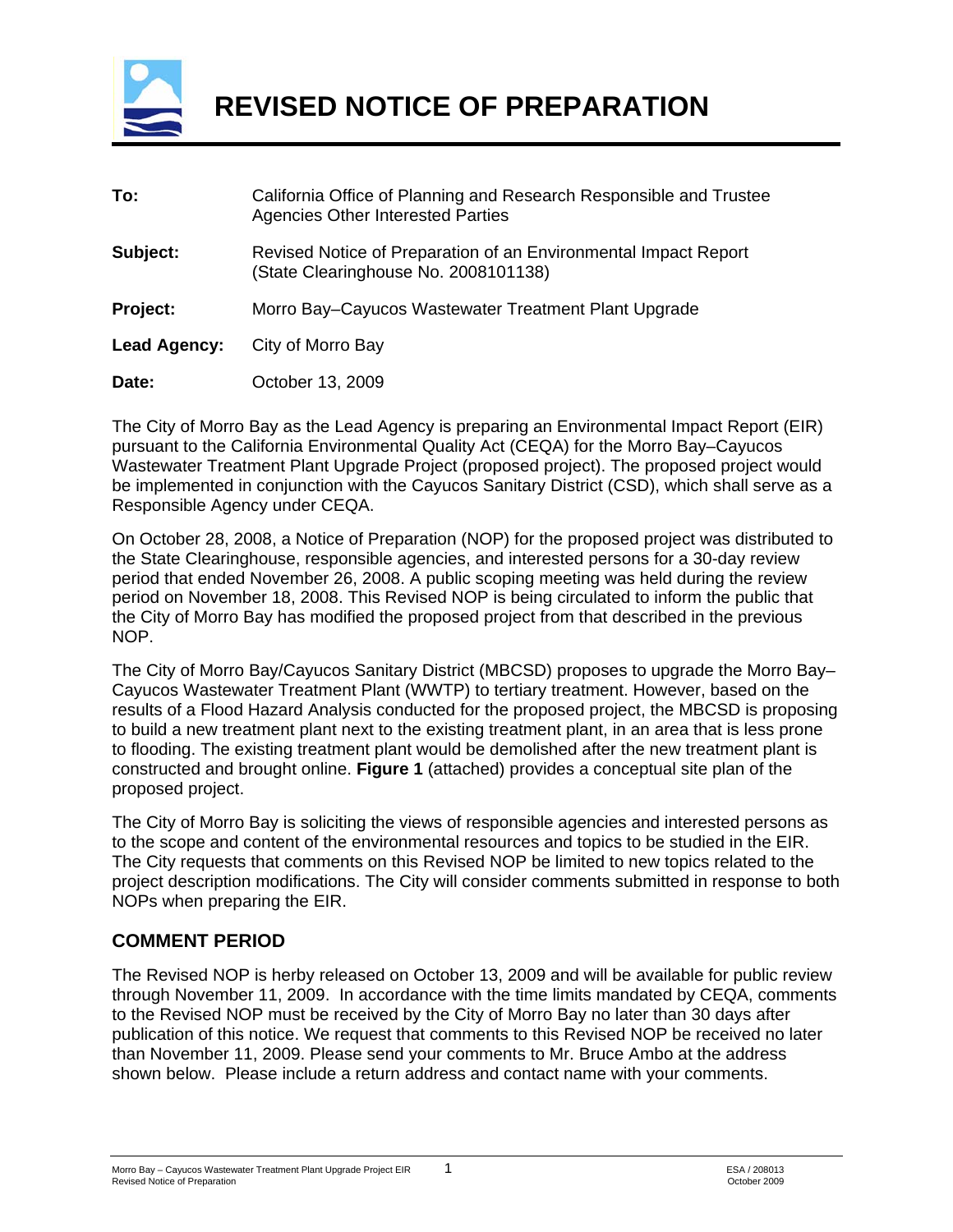Bruce Ambo, Director City of Morro Bay, Public Services Department 955 Shasta Avenue Morro Bay, CA 93442 (805) 772-6215 Phone (805) 772-6268 Fax bambo@morro-bay.ca.us

Copies of the NOP and project documents are available on the City Web Site [\(www.morro](http://www.morro-bay.ca.us/)[bay.ca.us](http://www.morro-bay.ca.us/)); at the Morro Bay Public Library (625 Harbor Street, Morro Bay); at City Hall (595 Harbor Street, Morro Bay); in the Public Services Department (955 Shasta Avenue, Morro Bay); and at the Wastewater Treatment office (160 Atascadero Road, Morro Bay). Copies are also available at the Cayucos Library (248 S. Ocean Avenue, Cayucos); Cayucos Sanitary District (200 Ash Street, Cayucos); and CSD Web Site [\(www.cayucossd.org\)](http://www.cayucossd.org/).

## **PROJECT LOCATION**

The existing WWTP is located at 160 Atascadero Road within the City of Morro Bay in San Luis Obispo County, California (see Figure 1).

## **EXISTING FACILITIES**

The WWTP is owned 60 percent by the City of Morro Bay and 40 percent by the Cayucos Sanitary District (CSD). The WWTP is run through a Joint Powers Agreement (JPA) Board, which is comprised of members from the City Council and the CSD Board. The WWTP is rated for an average dry weather flow of 2.06 million gallons per day (mgd), a peak seasonal dry weather flow of 2.36 mgd, and a peak wet weather flow of 6.6 mgd. The secondary treatment facilities have a design capacity of 0.97 mgd. Flows in excess of 0.97 mgd receive primary treatment only and the primary effluent is blended with the secondary effluent. The effluent blend is disinfected by chlorination and then dechlorinated before it is discharged to the Pacific Ocean via an outfall pipe that extends 2900 feet offshore into Estero Bay. In 2007, the WWTP treated an average measured daily flow of 1.09 mgd.

# **PROJECT NEED**

As described in the previous NOP, the WWTP currently operates under a Clean Water Act (CWA) Section 301(h) modified discharge permit, which allows the disinfected blend of primary and secondary treated effluent to be discharged through its ocean outfall. In accordance with Sections 301(h) and 402 of the CWA, the WWTP is operated under a modified NPDES Permit No. CA0047881 issued by the U.S. EPA and the Central Coast Regional Water Quality Control Board (RWQCB). The City and CSD ("MBCSD" collectively) have made a commitment to the Central Coast RWQCB to phase out the need for the 301(h) modified discharge permit by upgrading the WWTP to at least full secondary treatment.

With implementation of the proposed project, operation of the WWTP would meet future NPDES permit requirements as determined by the Central Coast RWQCB. The proposed project also would protect all beneficial uses and water quality objectives for Estero Bay as defined by the California Ocean Plan.

# **CHANGES TO THE PROJECT AS PREVIOUSLY NOTICED**

The proposed project would upgrade the WWTP to tertiary treatment and enable it to discharge an average dry weather flow of 2.0 mgd of tertiary treated effluent to the ocean. The following modifications have been made to the project description: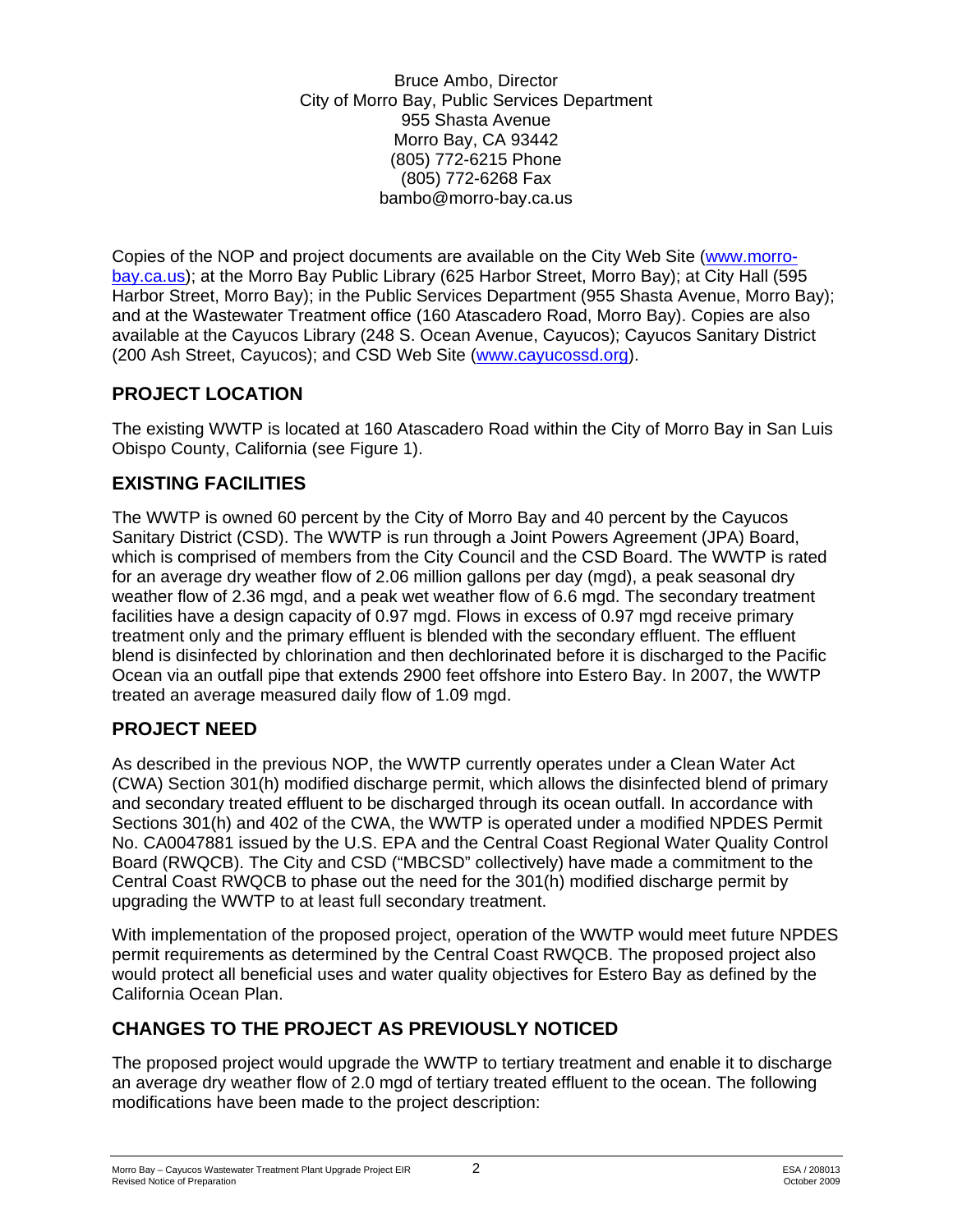- The existing onsite composting program at the WWTP would be discontinued.
- A new treatment plant would be constructed adjacent to the existing treatment plant.
- The existing treatment plant would be demolished once the new treatment plant is complete and brought online.

The proposed physical improvements associated with the modified project include construction of the following facilities: administration building, maintenance building, influent pumping station, screening facility, oxidation ditches, RAS/WAS pumping station, tertiary filters, secondary clarifiers, solids handling facilities, chlorination building, hazardous waste station, and chlorine contact basin. The proposed configuration of facilities is shown in Figure 1. The exact location of each facility is subject to change during project design within the delineated project boundary.

Pending completion of all environmental compliance, permitting, and final design documentation, construction of the proposed project is expected to begin in January 2012 and be completed by January 2014.

## **ISSUES TO BE ADDRESSED IN THE EIR**

The EIR will assess the physical changes to the environment that would likely result from construction and operation of the proposed project, including direct, indirect and cumulative impacts. The EIR also will discuss alternatives to the proposed project including the No Project Alternative and discuss potential growth inducing effects of the proposed project. The EIR will identify mitigation measures if necessary to minimize potentially significant impacts of the proposed project. As described in the previous NOP, in accordance with Appendix G of the CEQA Guidelines, the EIR will assess potential impacts of the proposed project to the following resource areas:

- Aesthetics
- Air Quality and Greenhouse Gas Emissions
- Biological Resources
- Cultural Resources
- Geology and Soils
- Hazards and Hazardous Materials
- Hydrology, Groundwater and Water Quality
- Land Use and Recreation
- Noise
- Traffic and Transportation
- Utilities and Public Services